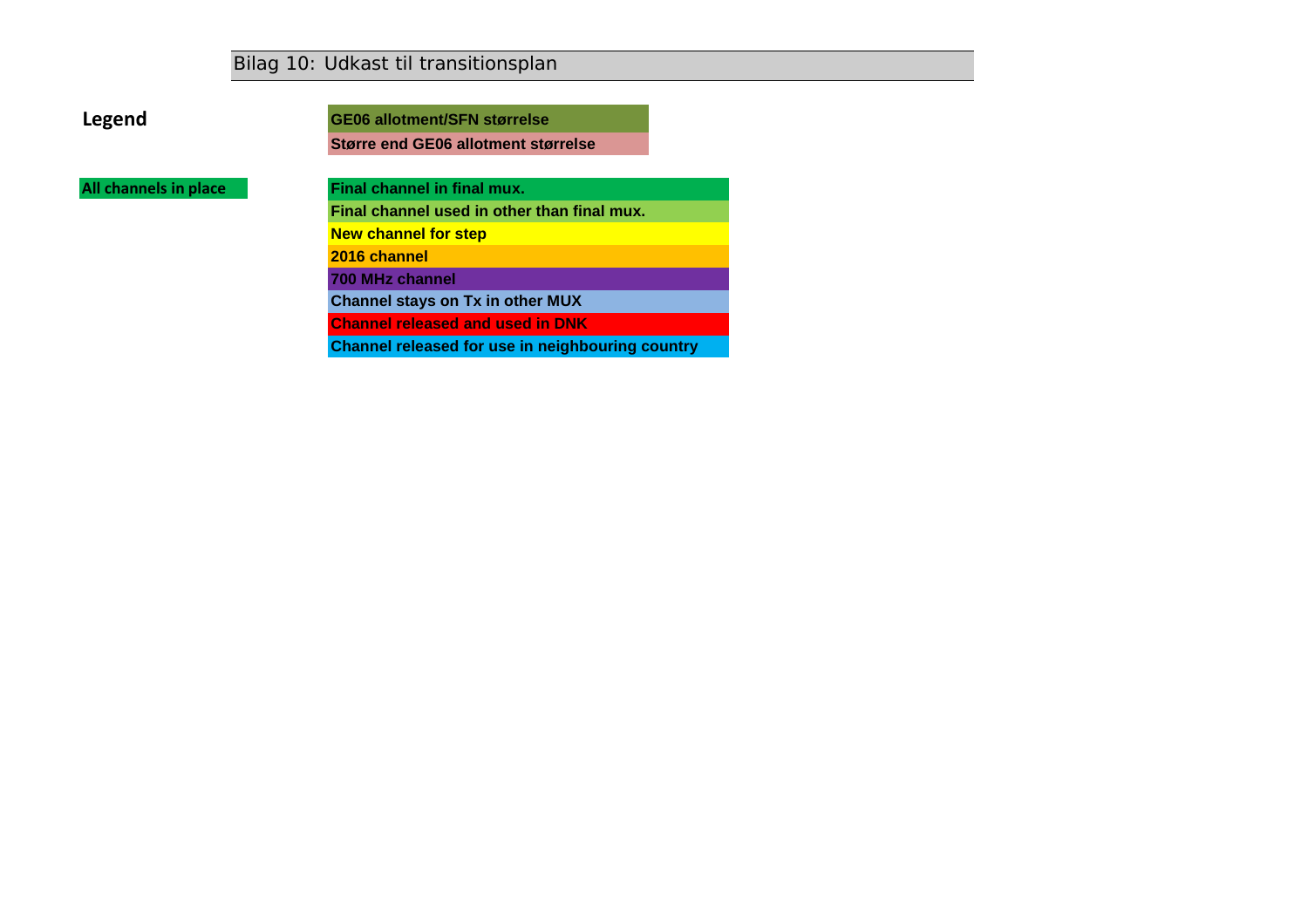### **Retunes**

|                            |                  | Total antal retunes i området |                | Befolkning |
|----------------------------|------------------|-------------------------------|----------------|------------|
| <b>TOLNE-NIBE</b>          | <b>NORD</b>      |                               | 1              | 496991     |
| <b>THISTED</b>             | <b>MIDT-VEST</b> |                               | 2              | 72067      |
| <b>VIDEBAEK</b>            | <b>MIDT-VEST</b> |                               | 3              | 283758     |
| <b>VIBORG</b>              | <b>MIDT-VEST</b> |                               | $\overline{2}$ | 161383     |
| <b>HADSTEN-AARHUS</b>      | ØSTJYLL.         |                               | 1              | 672050     |
| <b>HEDENSTED</b>           | <b>SYD</b>       |                               | $\overline{2}$ | 367707     |
| <b>VARDE</b>               | <b>SYD</b>       |                               | 3              | 210898     |
| <b>AABENRAA</b>            | <b>SYD</b>       |                               | 3              | 246629     |
| <b>TOMMERUP-SVENDBORG</b>  | <b>FYN</b>       |                               | 3              | 484676     |
| <b>VORDINGBORG-NAKSKOV</b> | ØST              |                               | 3              | 261512     |
| <b>JYDERUP</b>             | ØST              |                               | 3              | 311537     |
| <b>KOEBENHAVN</b>          | <b>LORRY</b>     |                               | 3              | 1849426    |
| <b>ROE</b>                 | <b>BORNHOLM</b>  |                               | 3              | 40799      |
| Læsø MFN                   | <b>NORD</b>      |                               | $\overline{2}$ | 1839       |
| <b>Anholt MFN</b>          | ØSTJYLL.         |                               | $\overline{2}$ | 145        |
| Total                      |                  |                               |                | 5461417    |

 $Antal$  retunes

|               |         | Befolkning Befolkning % |
|---------------|---------|-------------------------|
| 1             | 1169041 | 21%                     |
| $\mathcal{L}$ | 603141  | 11%                     |
| 3             | 3689235 | 68%                     |
| 4             |         | 0%                      |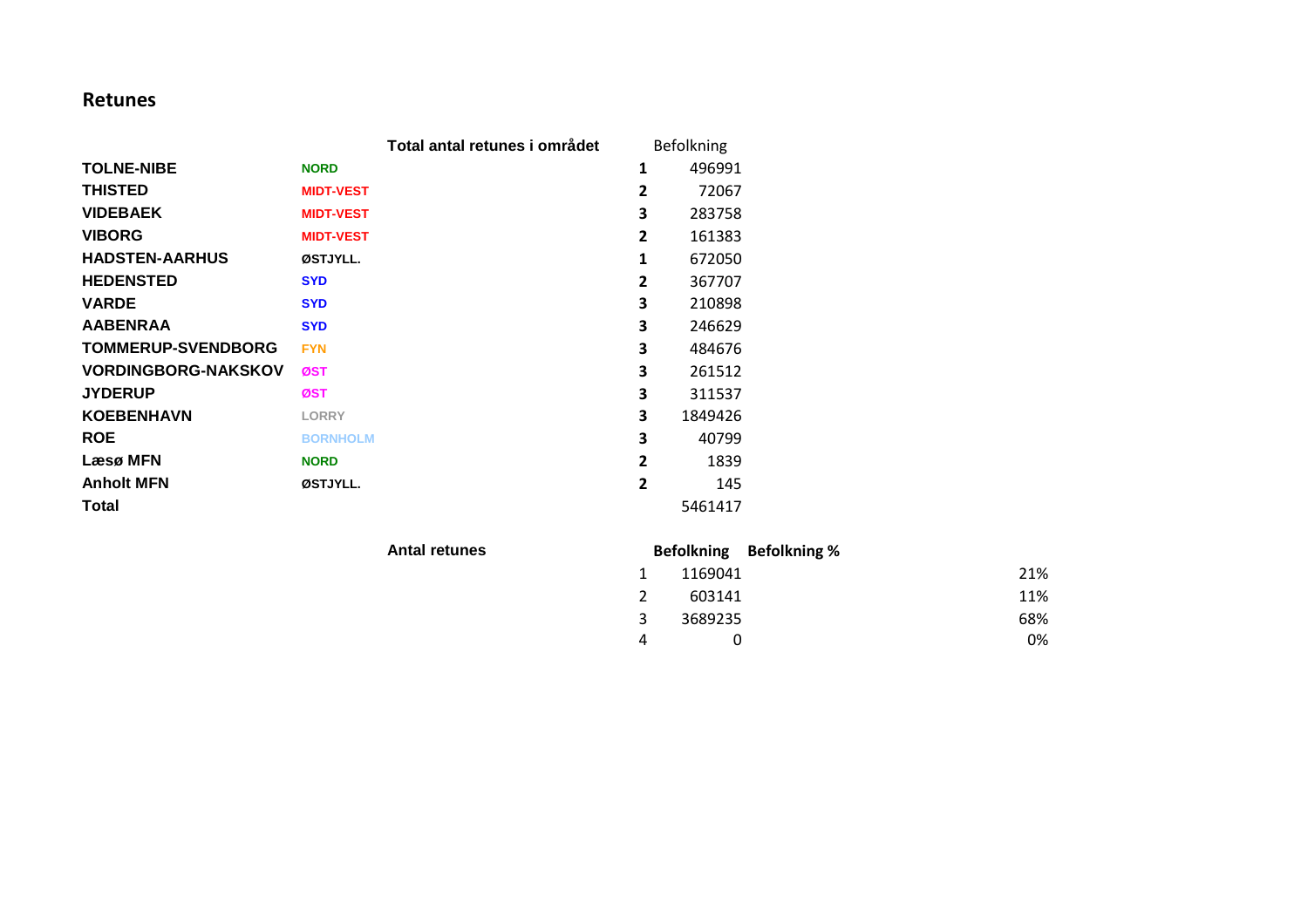| TV2 reg<br>TV2 reg<br>Final ch# Retune<br>35<br>37<br>29<br>57<br><b>TOLNE-NIBE</b><br>50<br>39<br>0<br><b>NORD</b><br>4<br>42<br>43<br>22<br>31<br><b>THISTED</b><br>21<br>3<br>$\mathbf 0$<br>49<br><b>MIDT-VEST</b><br>48<br>59<br>52<br><b>VIDEBAEK</b><br>40<br>34<br>$\mathbf 0$<br>$\mathbf{2}$<br><b>MIDT-VEST</b><br>28<br>52<br>59<br>56<br><b>VIBORG</b><br>21<br>40<br>$\mathbf 0$<br>$\mathbf{2}$<br>45<br><b>MIDT-VEST</b><br>56<br><b>HADSTEN-AARHUS</b><br>26<br>24<br>55<br>36<br>$\bf{0}$<br>44<br>ØSTJYLL.<br>Д<br>55<br><b>HEDENSTED</b><br>30 <sub>2</sub><br>36<br>44<br>46<br>33<br>$\mathbf 0$<br>3<br><b>SYD</b><br>33<br>53<br>30<br>54<br><b>VARDE</b><br>46<br>$\mathbf 0$<br>28<br><b>SYD</b><br><b>AABENRAA</b><br>37<br>32<br>50<br>22<br>41<br>$\mathbf 0$<br>49<br>$\mathbf{2}$<br><b>SYD</b><br>43<br>25<br>27<br><b>TOMMERUP-SVENDBORG</b><br>22<br>49<br>41<br>$\bf{0}$<br>$\mathbf{2}$<br><b>FYN</b><br>34<br>38<br>42<br>48<br><b>VORDINGBORG-NAKSKOV</b><br>58<br>0<br>60<br>ØST<br>51<br>48<br><b>JYDERUP</b><br>58<br>42<br>31<br>$\mathbf 0$<br>23<br>ØST<br>4<br>59<br>53<br>23<br><b>KOEBENHAVN</b><br>51<br>31<br>54<br>$\mathbf{2}$<br>$\mathbf{0}$<br>LORRY<br>59<br>51<br><b>ROE</b><br>56<br>39<br>32<br>31<br>$\bf{0}$<br>$\mathbf{2}$<br><b>BORNHOLM</b><br>34<br>52<br>33<br>22 <sub>2</sub><br>48<br>54<br>Læsø MFN<br>49<br><b>NORD</b><br>3 |  |                   |          | L1 | L2 | L3 | L4       | L5 | L <sub>6</sub> | Relea |
|----------------------------------------------------------------------------------------------------------------------------------------------------------------------------------------------------------------------------------------------------------------------------------------------------------------------------------------------------------------------------------------------------------------------------------------------------------------------------------------------------------------------------------------------------------------------------------------------------------------------------------------------------------------------------------------------------------------------------------------------------------------------------------------------------------------------------------------------------------------------------------------------------------------------------------------------------------------------------------------------------------------------------------------------------------------------------------------------------------------------------------------------------------------------------------------------------------------------------------------------------------------------------------------------------------------------------------------------------------------------------------------------------|--|-------------------|----------|----|----|----|----------|----|----------------|-------|
|                                                                                                                                                                                                                                                                                                                                                                                                                                                                                                                                                                                                                                                                                                                                                                                                                                                                                                                                                                                                                                                                                                                                                                                                                                                                                                                                                                                                    |  |                   |          |    |    |    |          |    |                |       |
|                                                                                                                                                                                                                                                                                                                                                                                                                                                                                                                                                                                                                                                                                                                                                                                                                                                                                                                                                                                                                                                                                                                                                                                                                                                                                                                                                                                                    |  |                   |          |    |    |    |          |    |                |       |
|                                                                                                                                                                                                                                                                                                                                                                                                                                                                                                                                                                                                                                                                                                                                                                                                                                                                                                                                                                                                                                                                                                                                                                                                                                                                                                                                                                                                    |  |                   |          |    |    |    |          |    |                |       |
|                                                                                                                                                                                                                                                                                                                                                                                                                                                                                                                                                                                                                                                                                                                                                                                                                                                                                                                                                                                                                                                                                                                                                                                                                                                                                                                                                                                                    |  |                   |          |    |    |    |          |    |                |       |
|                                                                                                                                                                                                                                                                                                                                                                                                                                                                                                                                                                                                                                                                                                                                                                                                                                                                                                                                                                                                                                                                                                                                                                                                                                                                                                                                                                                                    |  |                   |          |    |    |    |          |    |                | 24    |
|                                                                                                                                                                                                                                                                                                                                                                                                                                                                                                                                                                                                                                                                                                                                                                                                                                                                                                                                                                                                                                                                                                                                                                                                                                                                                                                                                                                                    |  |                   |          |    |    |    |          |    |                |       |
|                                                                                                                                                                                                                                                                                                                                                                                                                                                                                                                                                                                                                                                                                                                                                                                                                                                                                                                                                                                                                                                                                                                                                                                                                                                                                                                                                                                                    |  |                   |          |    |    |    |          |    |                |       |
|                                                                                                                                                                                                                                                                                                                                                                                                                                                                                                                                                                                                                                                                                                                                                                                                                                                                                                                                                                                                                                                                                                                                                                                                                                                                                                                                                                                                    |  |                   |          |    |    |    |          |    |                |       |
|                                                                                                                                                                                                                                                                                                                                                                                                                                                                                                                                                                                                                                                                                                                                                                                                                                                                                                                                                                                                                                                                                                                                                                                                                                                                                                                                                                                                    |  |                   |          |    |    |    |          |    |                |       |
|                                                                                                                                                                                                                                                                                                                                                                                                                                                                                                                                                                                                                                                                                                                                                                                                                                                                                                                                                                                                                                                                                                                                                                                                                                                                                                                                                                                                    |  |                   |          |    |    |    |          |    |                |       |
|                                                                                                                                                                                                                                                                                                                                                                                                                                                                                                                                                                                                                                                                                                                                                                                                                                                                                                                                                                                                                                                                                                                                                                                                                                                                                                                                                                                                    |  |                   |          |    |    |    |          |    |                |       |
|                                                                                                                                                                                                                                                                                                                                                                                                                                                                                                                                                                                                                                                                                                                                                                                                                                                                                                                                                                                                                                                                                                                                                                                                                                                                                                                                                                                                    |  |                   |          |    |    |    |          |    |                |       |
|                                                                                                                                                                                                                                                                                                                                                                                                                                                                                                                                                                                                                                                                                                                                                                                                                                                                                                                                                                                                                                                                                                                                                                                                                                                                                                                                                                                                    |  |                   |          |    |    |    |          |    |                |       |
|                                                                                                                                                                                                                                                                                                                                                                                                                                                                                                                                                                                                                                                                                                                                                                                                                                                                                                                                                                                                                                                                                                                                                                                                                                                                                                                                                                                                    |  |                   |          |    |    |    |          |    |                |       |
|                                                                                                                                                                                                                                                                                                                                                                                                                                                                                                                                                                                                                                                                                                                                                                                                                                                                                                                                                                                                                                                                                                                                                                                                                                                                                                                                                                                                    |  |                   |          |    |    |    |          |    |                |       |
|                                                                                                                                                                                                                                                                                                                                                                                                                                                                                                                                                                                                                                                                                                                                                                                                                                                                                                                                                                                                                                                                                                                                                                                                                                                                                                                                                                                                    |  | <b>Anholt MFN</b> | ØSTJYLL. | 25 | 40 | 22 | 41<br>33 | 27 | 46             |       |

Notes: **When S implements Uddevalla CH22.**

| 39 |  |
|----|--|
| 49 |  |
| 28 |  |
| 45 |  |
| 36 |  |
| 36 |  |
| 28 |  |
| 41 |  |
| 41 |  |
| 60 |  |
| 23 |  |
| 23 |  |
| 32 |  |
| 54 |  |
| 46 |  |

 $\sim$ 

## **L6 Released/Not used**

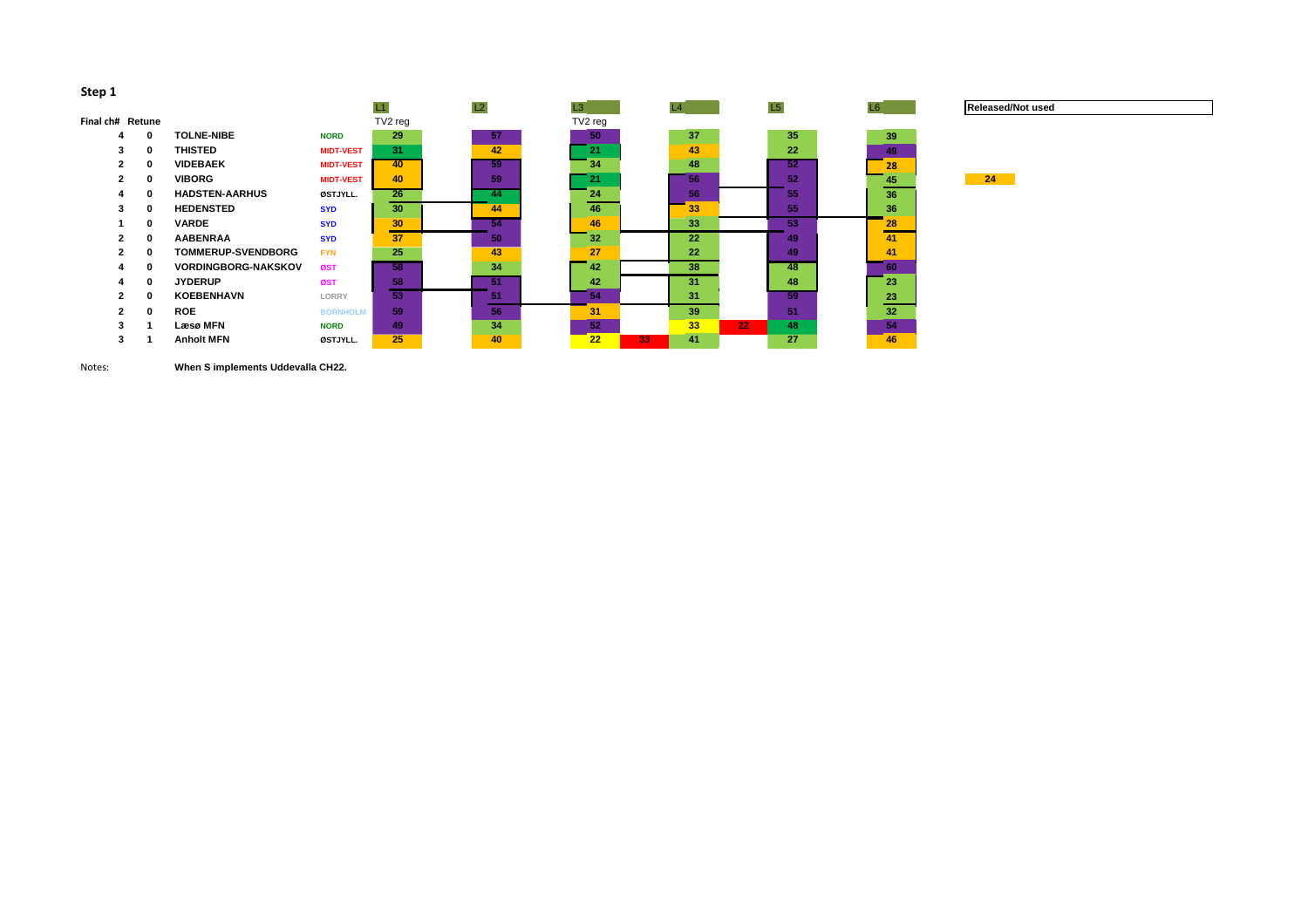|                  |                      |                            |                  | $\mathsf{L}1$ | L <sub>2</sub> | L3      | L4       | L5 | L6 |
|------------------|----------------------|----------------------------|------------------|---------------|----------------|---------|----------|----|----|
| Final ch# Retune |                      |                            |                  | TV2 reg       |                | TV2 reg |          |    |    |
| 4                | 0                    | <b>TOLNE-NIBE</b>          | <b>NORD</b>      | 29            | 57             | 50      | 37       | 35 |    |
| 3                | 0                    | <b>THISTED</b>             | <b>MIDT-VEST</b> | 31            | 42             | 21      | 43       | 22 |    |
| $\mathbf{2}$     | $\mathbf 0$          | <b>VIDEBAEK</b>            | <b>MIDT-VEST</b> | 40            | 59             | 34      | 48       | 52 |    |
| $\mathbf{2}$     | $\bf{0}$             | <b>VIBORG</b>              | <b>MIDT-VEST</b> | 40            | 59             | 21      | 56       | 52 |    |
| 4                | 0                    | <b>HADSTEN-AARHUS</b>      | ØSTJYLL.         | 26            | 44             | 24      | 56       | 55 |    |
| 3                | 0                    | <b>HEDENSTED</b>           | <b>SYD</b>       | 30            | 44             | 46      | 33       | 55 |    |
|                  | 0                    | <b>VARDE</b>               | <b>SYD</b>       | 30            | 54             | 46      | 33       | 53 |    |
| $\mathbf{2}$     | $\bf{0}$             | <b>AABENRAA</b>            | <b>SYD</b>       | 37            | 50             | 32      | 22       | 49 |    |
| $\mathbf{2}$     | $\mathbf 0$          | <b>TOMMERUP-SVENDBORG</b>  | <b>FYN</b>       | 25            | 43             | 27      | 22       | 49 |    |
| 4                | $\bf{0}$             | <b>VORDINGBORG-NAKSKOV</b> | ØST              | 58            | 34             | 42      | 38       | 48 |    |
| 4                | 0                    | <b>JYDERUP</b>             | ØST              | 58            | 51             | 42      | 31       | 48 |    |
| $\mathbf{2}$     | $\mathbf 0$          | <b>KOEBENHAVN</b>          | <b>LORRY</b>     | 53            | 51             | 54      | 31       | 59 |    |
| 3                | $\blacktriangleleft$ | <b>ROE</b>                 | <b>BORNHOLM</b>  | 59            | 56             | 33      | 39<br>31 | 51 |    |
| 3                | $\bf{0}$             | Læsø MFN                   | <b>NORD</b>      | 49            | 34             | 52      | 33       | 48 |    |
| 3                | 0                    | <b>Anholt MFN</b>          | ØSTJYLL.         | 25            | 40             | 22      | 41       | 27 |    |
|                  |                      |                            |                  |               |                |         |          |    |    |

Notes: **CH31 is released for use in Sweden. Thus Sweden can release channels for MV in D, for later use in DNK.**





# **Released/Not used**

| 39 |
|----|
| 49 |
| 28 |
| 45 |
| 36 |
| 36 |
| 28 |
| 41 |
| 41 |
| 60 |
| 23 |
| 23 |
| 32 |
| 54 |
| 46 |
|    |

T.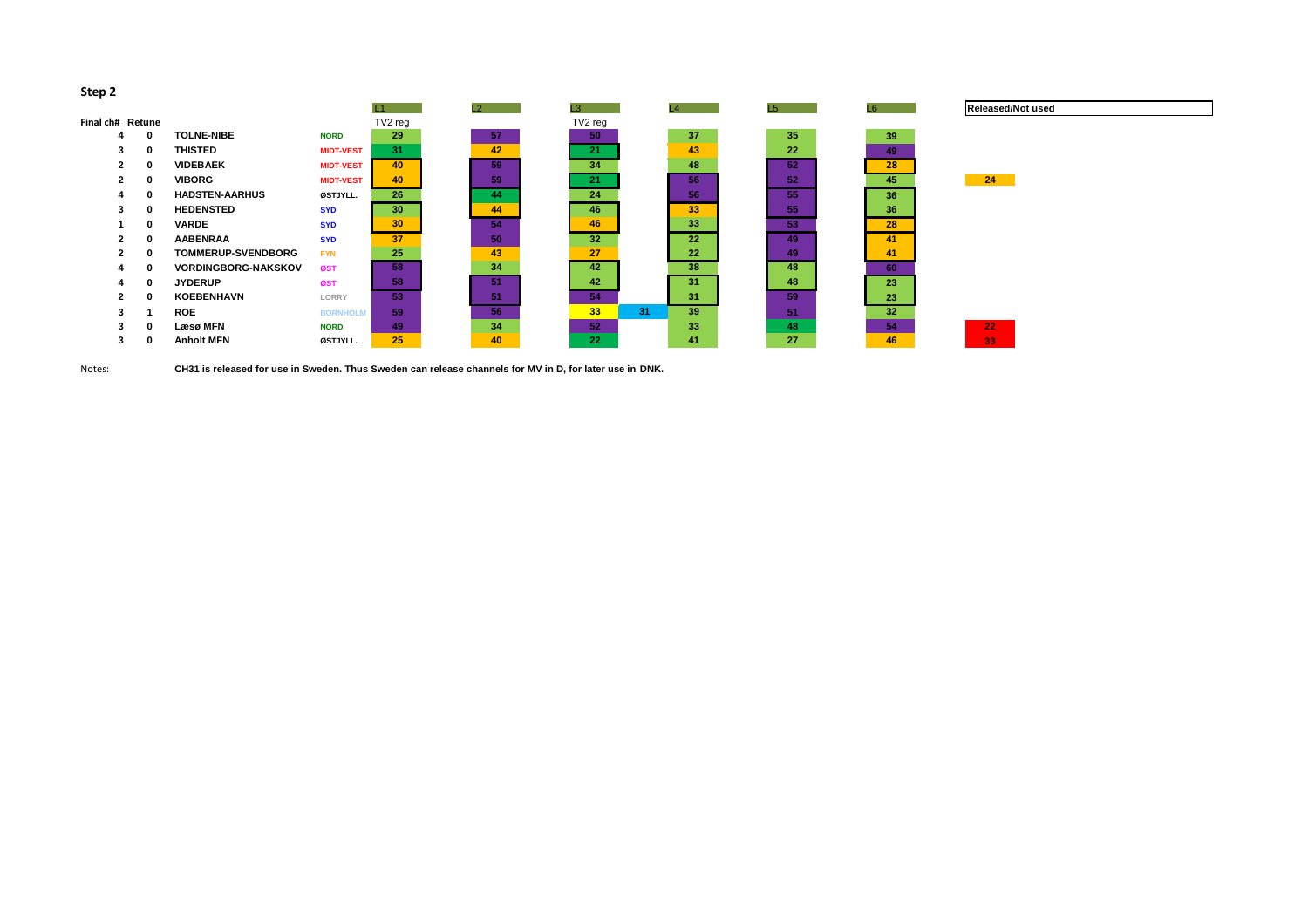| . .              |              |          |                            |                  |                 |    |    |         |    |    |    |                |    |                          |  |
|------------------|--------------|----------|----------------------------|------------------|-----------------|----|----|---------|----|----|----|----------------|----|--------------------------|--|
|                  |              |          |                            |                  | L1              | L2 | L3 |         | L4 |    | L5 | L <sub>6</sub> |    | <b>Released/Not used</b> |  |
| Final ch# Retune |              |          |                            |                  | TV2 reg         |    |    | TV2 reg |    |    |    |                |    |                          |  |
|                  | 4            |          | <b>TOLNE-NIBE</b>          | <b>NORD</b>      | 29              | 57 |    | 50      | 37 |    | 35 | 39             |    |                          |  |
|                  | 3            | 0        | <b>THISTED</b>             | <b>MIDT-VEST</b> | 31              | 42 |    | 21      | 43 |    | 22 | 49             |    |                          |  |
|                  | $\mathbf{2}$ | $\bf{0}$ | <b>VIDEBAEK</b>            | <b>MIDT-VEST</b> | 40 <sup>°</sup> | 59 |    | 34      | 48 |    | 52 | 28             |    |                          |  |
|                  | $\mathbf{2}$ | $\bf{0}$ | <b>VIBORG</b>              | <b>MIDT-VEST</b> | 40              | 59 |    | 21      | 56 |    | 52 | 45             |    | 24                       |  |
|                  |              | 0        | <b>HADSTEN-AARHUS</b>      | ØSTJYLL.         | 26              | 44 |    | 24      | 56 |    | 55 | 36             |    |                          |  |
|                  | 3.           | $\bf{0}$ | <b>HEDENSTED</b>           | <b>SYD</b>       | 30              | 44 |    | 46      | 33 |    | 55 | 36             |    |                          |  |
|                  |              | $\bf{0}$ | <b>VARDE</b>               | <b>SYD</b>       | 30              | 54 |    | 46      | 33 |    | 53 | 28             |    |                          |  |
|                  |              | 0        | <b>AABENRAA</b>            | <b>SYD</b>       | 37              | 50 |    | 32      | 22 |    | 49 | 41             |    |                          |  |
|                  |              | $\bf{0}$ | <b>TOMMERUP-SVENDBORG</b>  | <b>FYN</b>       | 25              | 43 |    | 27      | 22 |    | 49 | 41             |    |                          |  |
|                  |              |          | <b>VORDINGBORG-NAKSKOV</b> | ØST              | 58              | 34 |    | 42      | 38 |    | 48 | 31             | 60 |                          |  |
|                  |              |          | <b>JYDERUP</b>             | ØST              | 58              | 51 |    | 42      | 23 | 31 | 48 | 31             | 23 |                          |  |
|                  | 2            |          | <b>KOEBENHAVN</b>          | <b>LORRY</b>     | 53              | 51 |    | 54      | 23 | 31 | 59 | 31             | 23 |                          |  |
|                  | 3            | 0        | <b>ROE</b>                 | <b>BORNHOLM</b>  | 59              | 56 |    | 33      | 39 |    | 51 | 32             |    | 31                       |  |
|                  | 3            | 0        | Læsø MFN                   | <b>NORD</b>      | 49              | 34 |    | 52      | 33 |    | 48 | 54             |    | 22 <sub>2</sub>          |  |
|                  | 3            | 0        | <b>Anholt MFN</b>          | ØSTJYLL.         | 25              | 40 |    | 22      | 41 |    | 27 | 46             |    | $\overline{33}$          |  |
|                  |              |          |                            |                  |                 |    |    |         |    |    |    |                |    |                          |  |

Notes:

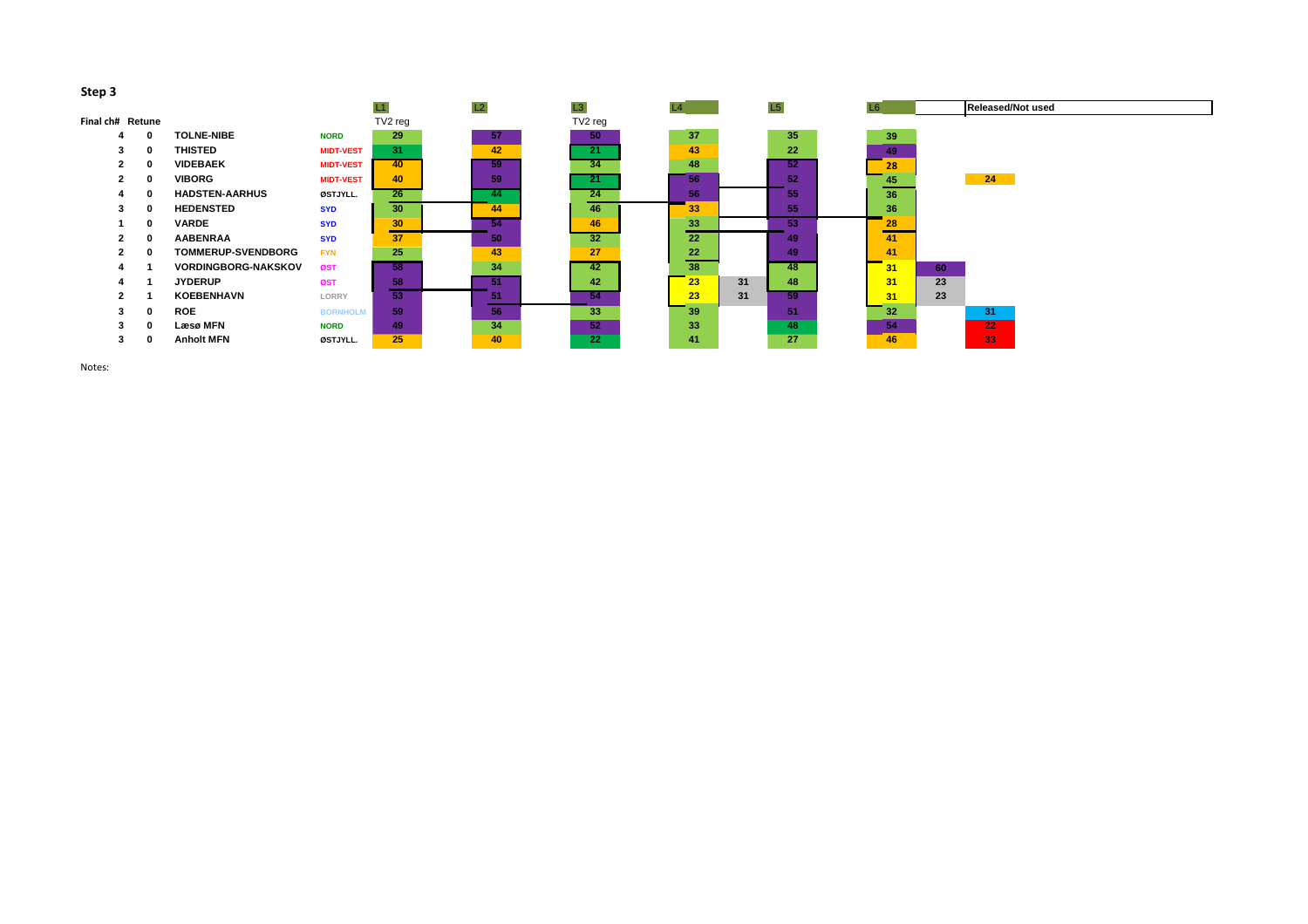|                  |              |                            |                  | L1              |    | L2 |    | L3<br>L4        |    |                 |    | L5 | L6 |    |    | Relea |
|------------------|--------------|----------------------------|------------------|-----------------|----|----|----|-----------------|----|-----------------|----|----|----|----|----|-------|
| Final ch# Retune |              |                            |                  | TV2 reg         |    |    |    | TV2 reg         |    |                 |    |    |    |    |    |       |
| 4                | $\bf{0}$     | <b>TOLNE-NIBE</b>          | <b>NORD</b>      | 29              |    | 57 |    | 50              |    | 37              |    | 35 |    | 39 |    |       |
|                  |              | <b>THISTED</b>             | <b>MIDT-VEST</b> | 31              |    | 49 | 42 | 21              |    | 22              | 43 | 27 | 22 | 45 | 49 |       |
| 2                | $\bf{0}$     | <b>VIDEBAEK</b>            | <b>MIDT-VEST</b> | 40              |    | 59 |    | 34              |    | 48              |    | 52 |    | 28 |    |       |
| $\mathbf{2}$     | $\bf{0}$     | <b>VIBORG</b>              | <b>MIDT-VEST</b> | 40              |    | 59 |    | 21              |    | 56              |    | 52 |    | 45 |    | 24    |
| 4                |              | <b>HADSTEN-AARHUS</b>      | ØSTJYLL.         | 26              |    | 44 |    | 24              |    | 56              |    | 55 |    | 36 |    |       |
| 3                | $\mathbf 0$  | <b>HEDENSTED</b>           | <b>SYD</b>       | 30              |    | 44 |    | 46              |    | 33 <sub>o</sub> |    | 55 |    | 36 |    |       |
|                  | $\mathbf{0}$ | <b>VARDE</b>               | <b>SYD</b>       | 30 <sub>o</sub> |    | 54 |    | 46              |    | 33              |    | 53 |    | 28 |    |       |
| $\mathbf{2}$     |              | <b>AABENRAA</b>            | <b>SYD</b>       | 50              | 37 | 37 | 50 | 32 <sup>1</sup> |    | 22              |    | 49 |    | 25 | 41 |       |
| 3                |              | <b>TOMMERUP-SVENDBORG</b>  | <b>FYN</b>       | 35 <sub>2</sub> | 25 | 37 | 43 | 43              | 27 | 22              |    | 49 |    | 25 | 41 |       |
|                  | $\bf{0}$     | <b>VORDINGBORG-NAKSKOV</b> | ØST              | 58              |    | 34 |    | 42              |    | 38              |    | 48 |    | 31 |    | 60    |
| 4                | $\mathbf{0}$ | <b>JYDERUP</b>             | ØST              | 58              |    | 51 |    | 42              |    | 23              |    | 48 |    | 31 |    |       |
| $\mathbf{2}$     | $\bf{0}$     | <b>KOEBENHAVN</b>          | <b>LORRY</b>     | 53              |    | 51 |    | 54              |    | 23              |    | 59 |    | 31 |    |       |
| 3                | $\bf{0}$     | <b>ROE</b>                 | <b>BORNHOLM</b>  | 59              |    | 56 |    | 33              |    | 39              |    | 51 |    | 32 |    | 31    |
| 3                | 0            | Læsø MFN                   | <b>NORD</b>      | 49              |    | 34 |    | 52              |    | 33              |    | 48 |    | 54 |    | 22    |
| 3                |              | <b>Anholt MFN</b>          | ØSTJYLL.         | 25              |    | 40 |    | 22              |    | 41              |    | 27 |    | 46 |    | 33    |

Notes: **Tom-Sve CH27 is released in this step. CH35 is already available. Thisted is also finalised channel-wise.**

**Aabenraa and Tom-Sve partially rebuilt.**

**Check that CH37 is released in MV.**

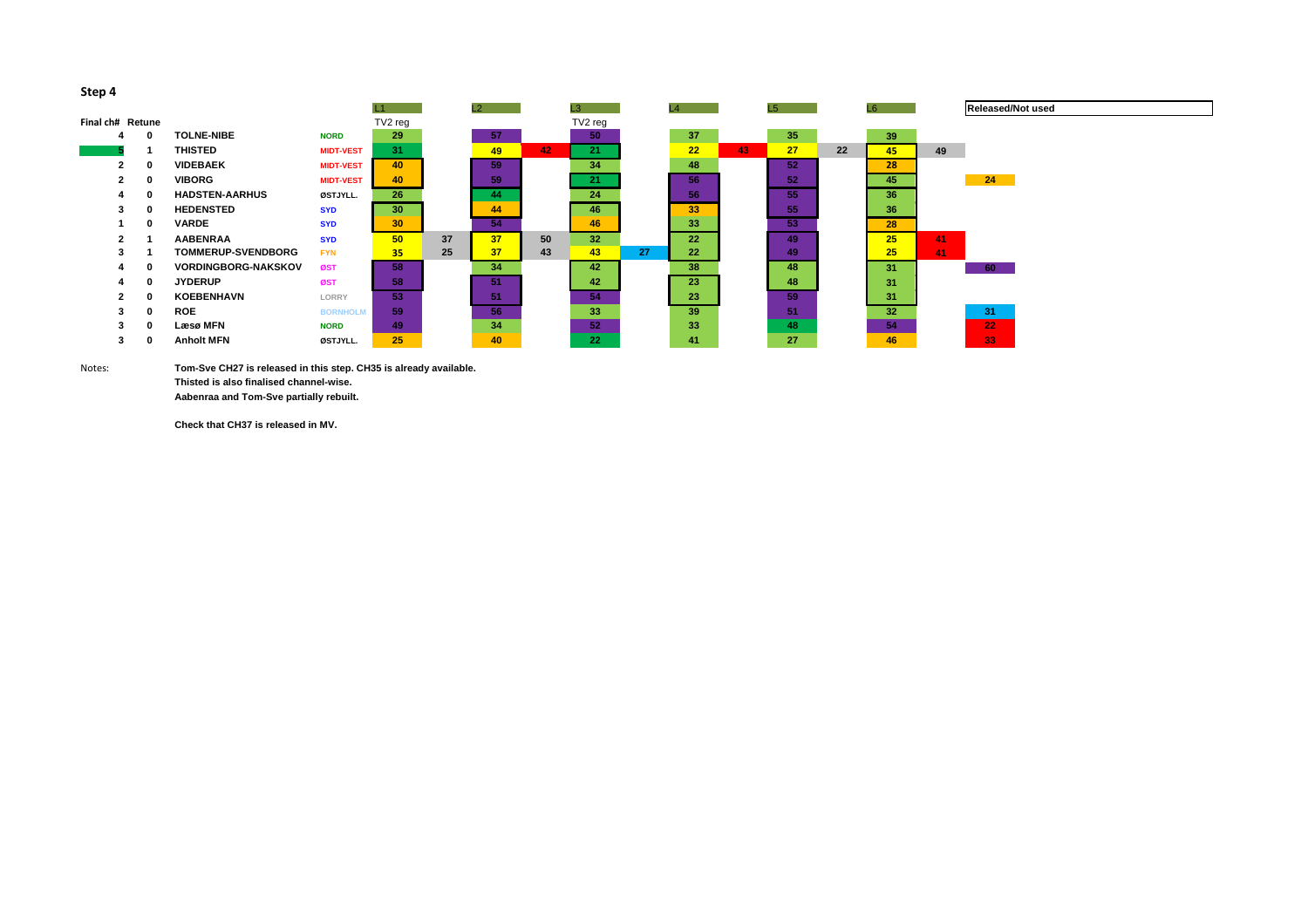Notes: **All channels (incl 47) on VIDEBAEK combiner. All channels (incl 28) on VIBORG combiner.**

|                  |   |                            |                  |         |    | L2 | L3      |    | L4 |    | L <sub>5</sub> |    | L <sub>6</sub> |    |
|------------------|---|----------------------------|------------------|---------|----|----|---------|----|----|----|----------------|----|----------------|----|
| Final ch# Retune |   |                            |                  | TV2 reg |    |    | TV2 reg |    |    |    |                |    |                |    |
| 4                | 0 | <b>TOLNE-NIBE</b>          | <b>NORD</b>      | 29      |    | 57 | 50      |    | 37 |    | 35             |    | 39             |    |
|                  | 0 | <b>THISTED</b>             | <b>MIDT-VEST</b> | 31      |    | 49 | 21      |    | 22 |    | 27             |    | 45             |    |
|                  |   | <b>VIDEBAEK</b>            | <b>MIDT-VEST</b> | 48      | 40 | 59 | 42      | 34 | 28 | 48 | 23             | 52 | 34             | 28 |
|                  |   | <b>VIBORG</b>              | <b>MIDT-VEST</b> | 38      | 40 | 59 | 21      |    | 56 |    | 27             | 52 | 45             |    |
| 4                | 0 | <b>HADSTEN-AARHUS</b>      | ØSTJYLL.         | 26      |    | 44 | 24      |    | 56 |    | 55             |    | 36             |    |
| 3                | 0 | <b>HEDENSTED</b>           | <b>SYD</b>       | 30      |    | 44 | 46      |    | 33 |    | 55             |    | 36             |    |
| $\mathbf{2}$     |   | <b>VARDE</b>               | <b>SYD</b>       | 30      |    | 54 | 46      |    | 33 |    | 53             |    | 34             | 28 |
| 3                | 0 | <b>AABENRAA</b>            | <b>SYD</b>       | 50      |    | 37 | 32      |    | 22 |    | 49             |    | 25             |    |
| 4                | 0 | <b>TOMMERUP-SVENDBORG</b>  | <b>FYN</b>       | 35      |    | 37 | 43      |    | 22 |    | 49             |    | 25             |    |
| 4                | 0 | <b>VORDINGBORG-NAKSKOV</b> | ØST              | 58      |    | 34 | 42      |    | 38 |    | 48             |    | 31             |    |
| 4                | 0 | <b>JYDERUP</b>             | ØST              | 58      |    | 51 | 42      |    | 23 |    | 48             |    | 31             |    |
| $\mathbf{2}$     | 0 | <b>KOEBENHAVN</b>          | <b>LORRY</b>     | 53      |    | 51 | 54      |    | 23 |    | 59             |    | 31             |    |
| 3                | 0 | <b>ROE</b>                 | <b>BORNHOLM</b>  | 59      |    | 56 | 33      |    | 39 |    | 51             |    | 32             |    |
| 3                | 0 | Læsø MFN                   | <b>NORD</b>      | 49      |    | 34 | 52      |    | 33 |    | 48             |    | 54             |    |
| 3                | 0 | <b>Anholt MFN</b>          | ØSTJYLL.         | 25      |    | 40 | 22      |    | 41 |    | 27             |    | 46             |    |

**Helgoland CH23 tight sharing (preferably already moved) with VID.**

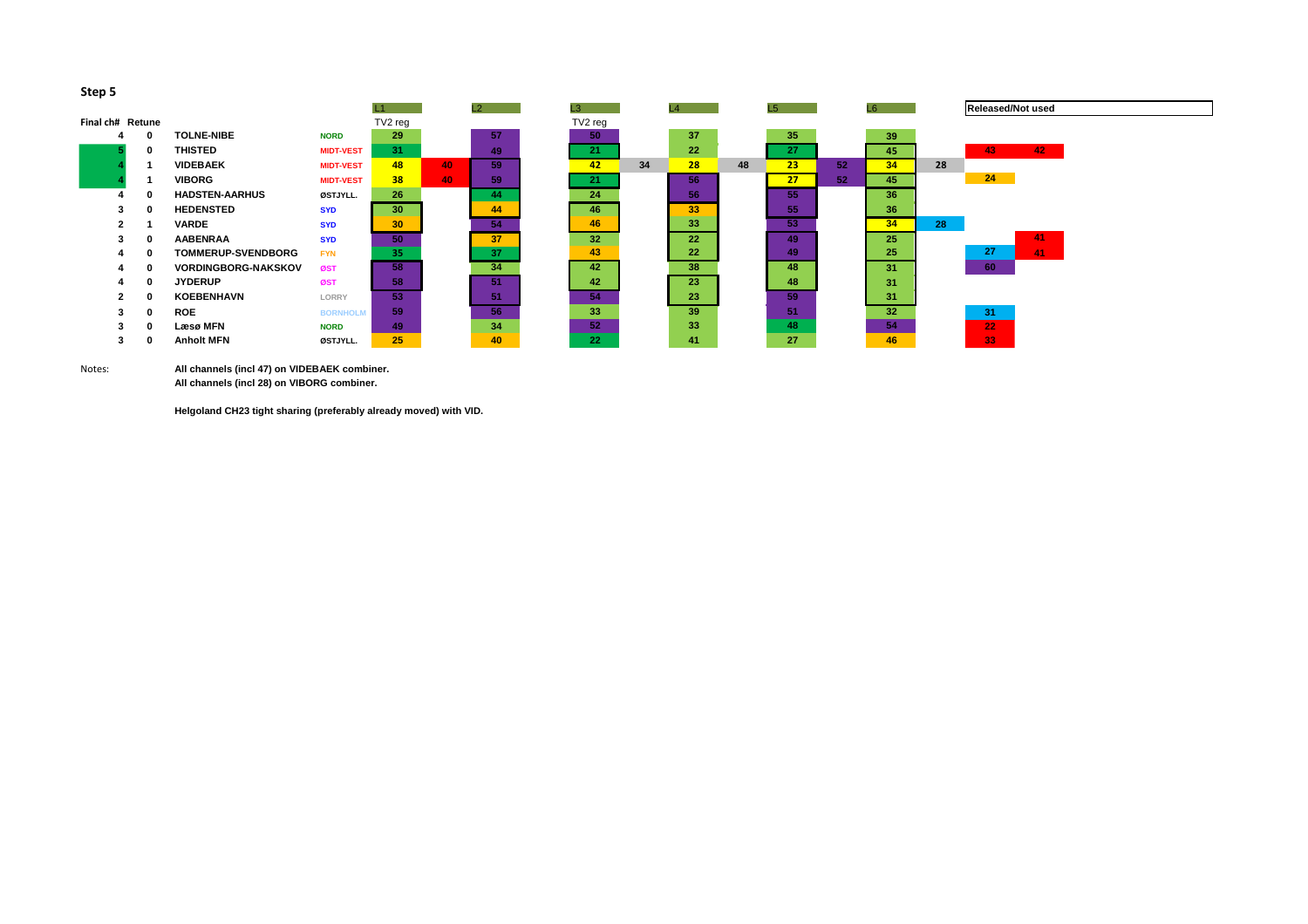|                  |              |                            |                  | L1      |    | L2 | L3              |
|------------------|--------------|----------------------------|------------------|---------|----|----|-----------------|
| Final ch# Retune |              |                            |                  | TV2 reg |    |    | TV2 reg         |
| 4                | $\bf{0}$     | <b>TOLNE-NIBE</b>          | <b>NORD</b>      | 29      |    | 57 | 50              |
| 5                | 0            | <b>THISTED</b>             | <b>MIDT-VEST</b> | 31      |    | 49 | 21              |
| 4                | $\bf{0}$     | <b>VIDEBAEK</b>            | <b>MIDT-VEST</b> | 48      |    | 59 | 42              |
| 4                | $\bf{0}$     | <b>VIBORG</b>              | <b>MIDT-VEST</b> | 38      |    | 59 | 21              |
| 4                | $\bf{0}$     | <b>HADSTEN-AARHUS</b>      | ØSTJYLL.         | 26      |    | 44 | 24              |
| 4                | 1            | <b>HEDENSTED</b>           | <b>SYD</b>       | 41      | 30 | 44 | 46              |
| 5                | 1            | <b>VARDE</b>               | <b>SYD</b>       | 41      | 30 | 54 | 32 <sub>2</sub> |
| 5                |              | <b>AABENRAA</b>            | <b>SYD</b>       | 40      | 50 | 37 | 32 <sub>2</sub> |
| 5                | 1            | <b>TOMMERUP-SVENDBORG</b>  | <b>FYN</b>       | 35      |    | 37 | 49              |
| 4                | $\bf{0}$     | <b>VORDINGBORG-NAKSKOV</b> | ØST              | 58      |    | 34 | 42              |
| 4                | $\mathbf{0}$ | <b>JYDERUP</b>             | ØST              | 58      |    | 51 | 42              |
| $\mathbf{2}$     | $\bf{0}$     | <b>KOEBENHAVN</b>          | <b>LORRY</b>     | 53      |    | 51 | 54              |
| 3                | $\bf{0}$     | <b>ROE</b>                 | <b>BORNHOLM</b>  | 59      |    | 56 | 33              |
| 3                | $\bf{0}$     | Læsø MFN                   | <b>NORD</b>      | 49      |    | 34 | 52              |
| 3                | 0            | <b>Anholt MFN</b>          | ØSTJYLL.         | 25      |    | 40 | 22              |

Notes: **All channels (30 is already) on HEDENSTED combiner. All channels (incl 28) on VIBORG combiner.**



**Hamburg CH40 (reduce) and MV CH40 (remove) has to be done before AAB40.**





## **Released/Not used**

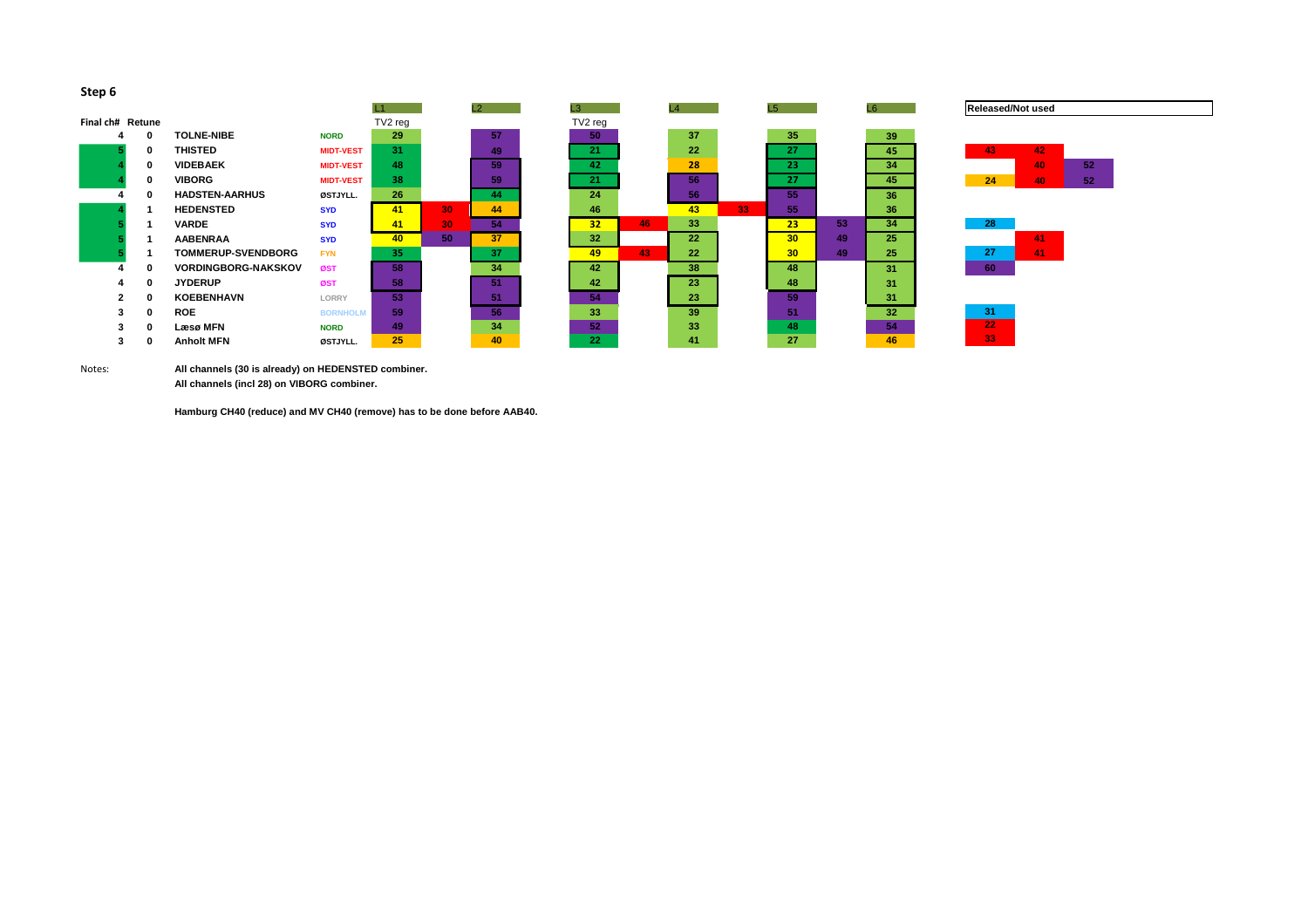Notes: **Combiners on Tol-Nib, Had-Aar and Vor-Nak can be prepared for new channels at any step untill step 9.**

| Only on air in east DNK |                 |                 |              |              |         |                  |                            | Step 7           |
|-------------------------|-----------------|-----------------|--------------|--------------|---------|------------------|----------------------------|------------------|
| L6                      | L5              | L4              | L3           | L2           | L1      |                  |                            |                  |
|                         |                 |                 | TV2 reg/east | TV2 reg/west | TV2 reg |                  |                            | Final ch# Retune |
|                         | 26              | 29              | 35           | 37           | 39      | <b>NORD</b>      | <b>TOLNE-NIBE</b>          |                  |
|                         | 27              | 45              | 21           | 22           | 31      | <b>MIDT-VEST</b> | <b>THISTED</b>             |                  |
|                         | 23              | 34              | 42           | 28           | 48      | <b>MIDT-VEST</b> | <b>VIDEBAEK</b>            |                  |
|                         | 27              | 45              | 21           | 28           | 38      | <b>MIDT-VEST</b> | <b>VIBORG</b>              |                  |
|                         | 26              | 46              | 36           | 44           | 24      | ØSTJYLL.         | <b>HADSTEN-AARHUS</b>      |                  |
|                         | 30 <sub>2</sub> | 46              | 36           | 43           | 41      | <b>SYD</b>       | <b>HEDENSTED</b>           |                  |
|                         | 23              | 34              | 33           | 32           | 41      | <b>SYD</b>       | <b>VARDE</b>               |                  |
|                         | 30              | 25              | 22           | 32           | 40      | <b>SYD</b>       | <b>AABENRAA</b>            |                  |
|                         | 30              | 25              | 22           | 37           | 35      | <b>FYN</b>       | <b>TOMMERUP-SVENDBORG</b>  |                  |
| 31                      | 48              | 38              | 42           | 34           | 58      | ØST              | <b>VORDINGBORG-NAKSKOV</b> |                  |
| 31                      | 48              | 23              | 42           | 51           | 58      | ØST              | <b>JYDERUP</b>             |                  |
| 31                      | 59              | 23              | 54           | 51           | 53      | <b>LORRY</b>     | <b>KOEBENHAVN</b>          | 2                |
| 32                      | 51              | 39              | 33           | 56           | 59      | <b>BORNHOLM</b>  | <b>ROE</b>                 | 3                |
|                         | 48              | 23              | 42           | 33           | 34      | <b>NORD</b>      | <b>Læsø MFN</b>            |                  |
|                         | 43              | 30 <sub>o</sub> | 22           | 27           | 41      | ØSTJYLL.         | <b>Anholt MFN</b>          |                  |
|                         |                 |                 |              |              |         |                  |                            |                  |

**Possible to have DNK west of Storebelt on 5 MUX (T2 HEVC) and to have DNK east of Storebaelt on the old setup, to reduce the number of changes at once. This step is completly interchangeable with step 8.**

| Only on air in east DNK |                   |    |    |    |    |  |  |  |  |  |
|-------------------------|-------------------|----|----|----|----|--|--|--|--|--|
| L <sub>6</sub>          | Released/Not used |    |    |    |    |  |  |  |  |  |
|                         |                   |    |    |    |    |  |  |  |  |  |
|                         | 57                | 50 |    |    |    |  |  |  |  |  |
|                         | 43                | 42 |    |    | 49 |  |  |  |  |  |
|                         |                   | 40 | 52 |    | 59 |  |  |  |  |  |
|                         | 24                | 40 | 52 | 56 | 59 |  |  |  |  |  |
|                         | 55                |    |    | 56 |    |  |  |  |  |  |
|                         | 55                | 30 | 33 | 44 |    |  |  |  |  |  |
|                         | 28                | 30 | 46 | 53 | 54 |  |  |  |  |  |
|                         | 50                | 41 |    | 49 | 37 |  |  |  |  |  |
|                         | 27                | 41 | 43 | 49 |    |  |  |  |  |  |
| 31                      | 60                |    |    |    |    |  |  |  |  |  |
| 31                      |                   |    |    |    |    |  |  |  |  |  |
| 31                      |                   |    |    |    |    |  |  |  |  |  |
| 32                      | 31                |    |    |    |    |  |  |  |  |  |
|                         | 22                | 49 | 52 | 54 |    |  |  |  |  |  |
|                         | 33                | 25 | 40 | 46 |    |  |  |  |  |  |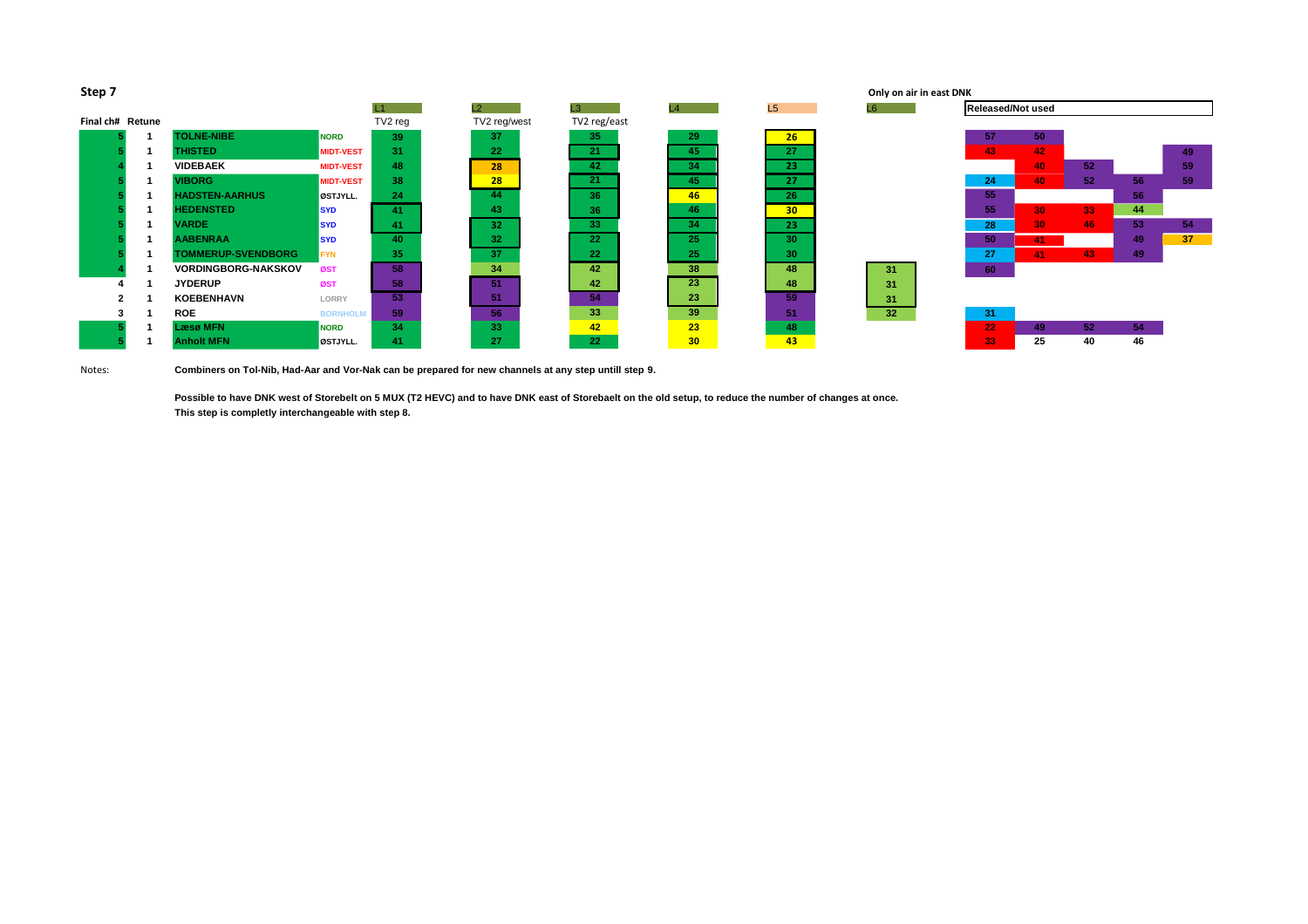

| Step 8 | Not on air |
|--------|------------|
|--------|------------|

|                  |             |                            |                  |         | $\mathsf{L2}$   | L3 | L4              | L5              | L6 | <b>Released/Not used</b> |                 |                 |     |
|------------------|-------------|----------------------------|------------------|---------|-----------------|----|-----------------|-----------------|----|--------------------------|-----------------|-----------------|-----|
| Final ch# Retune |             |                            |                  | TV2 reg | TV2 reg         |    |                 |                 |    |                          |                 |                 |     |
|                  | $\mathbf 0$ | <b>TOLNE-NIBE</b>          | <b>NORD</b>      | 39      | 37              | 35 | 29              | 26 <sup>2</sup> |    | 57                       | 50              |                 |     |
|                  | 0           | <b>THISTED</b>             | <b>MIDT-VEST</b> | 31      | 22              | 21 | 45              | 27              |    | 43                       | 42              |                 |     |
|                  |             | <b>VIDEBAEK</b>            | <b>MIDT-VEST</b> | 48      | 28              | 42 | 34              | 23              |    |                          | 40              | 52 <sub>2</sub> |     |
|                  | 0           | <b>VIBORG</b>              | <b>MIDT-VEST</b> | 38      | 28              | 21 | 45              | 27              |    | 24                       | 40              | 52 <sub>2</sub> | 56  |
|                  | 0           | <b>HADSTEN-AARHUS</b>      | ØSTJYLL.         | 24      | 44              | 36 | 46              | 26 <sub>1</sub> |    | 55                       |                 |                 | 56  |
|                  | 0           | <b>HEDENSTED</b>           | <b>SYD</b>       | 41      | 43              | 36 | 46              | 30 <sub>1</sub> |    | 55                       | 30 <sub>1</sub> | 33              | 44  |
|                  | 0           | <b>VARDE</b>               | <b>SYD</b>       | 41      | 32              | 33 | 34              | 23 <sup>°</sup> |    | 28                       | 30              | 46              | 53  |
|                  | 0           | <b>AABENRAA</b>            | <b>ISYD</b>      | 40      | 32              | 22 | 25              | 30 <sub>1</sub> |    | 50                       | 41              |                 | 49  |
|                  | 0           | <b>TOMMERUP-SVENDBORG</b>  | <b>FYN</b>       | 35      | 37              | 22 | 25              | 30              |    | 27                       | 41              | 43              | -49 |
|                  |             | <b>VORDINGBORG-NAKSKOV</b> | <b>ØST</b>       | 34      | 48              | 38 | 42              | 31              |    | 60                       | 58              |                 |     |
|                  |             | <b>JYDERUP</b>             | ØST              | 34      | 48              | 23 | 42              | 31              |    | 51                       | 58              |                 |     |
|                  |             | <b>KOEBENHAVN</b>          | LORRY            | 40      | 33 <sup>°</sup> | 23 | 42              | 31              |    | 53 <sup>°</sup>          | 51              | 54              | 59  |
|                  | 0           | <b>ROE</b>                 | <b>BORNHOLM</b>  | 59      | 56              | 33 | 39              | 32 <sub>2</sub> |    | 31                       | 51              |                 |     |
|                  | 0           | <b>Læsø MFN</b>            | <b>NORD</b>      | 34      | 33              | 42 | 23              | 48              |    | 22 <sub>2</sub>          | 49              | 52 <sub>2</sub> | 54  |
|                  | U           | <b>Anholt MFN</b>          | ØSTJYLL.         | 41      | 27              | 22 | 30 <sup>1</sup> | 43              |    | 33                       | 25              | 40              | 46  |

Notes: **Combiners on Tol-Nib, Had-Aar and Vor-Nak can be prepared for new channels at any step untill step 9. DNK east of Storebaelt is transitioned to 5MUX (T2 HEVC), to reduce the number of changes at once. ROE can done in a separate step (earlier/later) if necessary.**

**This step is completly interchangeable with step 7.**

# **Released/Not used**